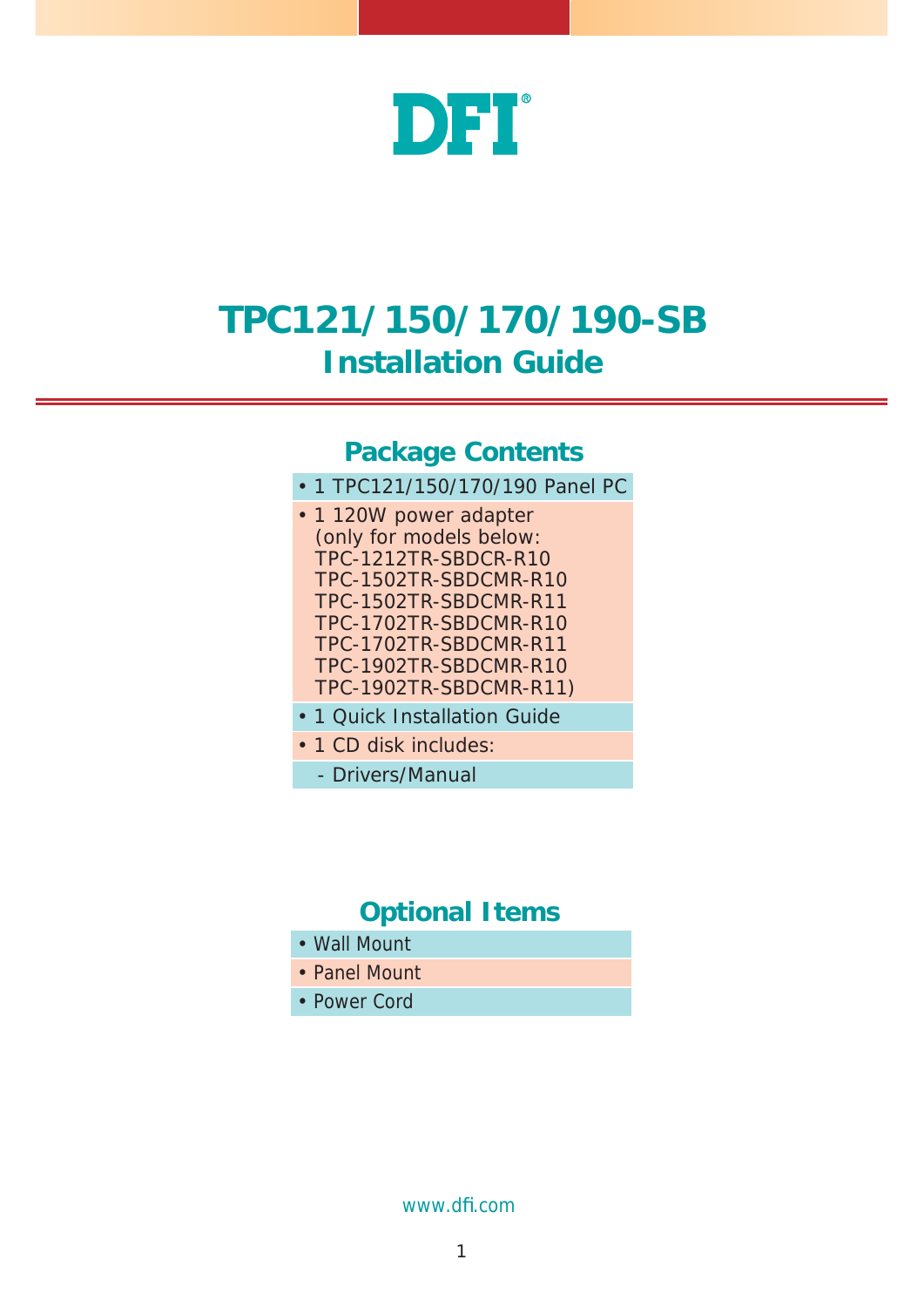# **Installing a SATA Drive**

### 1. Locate the SATA drive bay in the chassis.

TPC121/TPC190-SB



TPC150/ TPC170

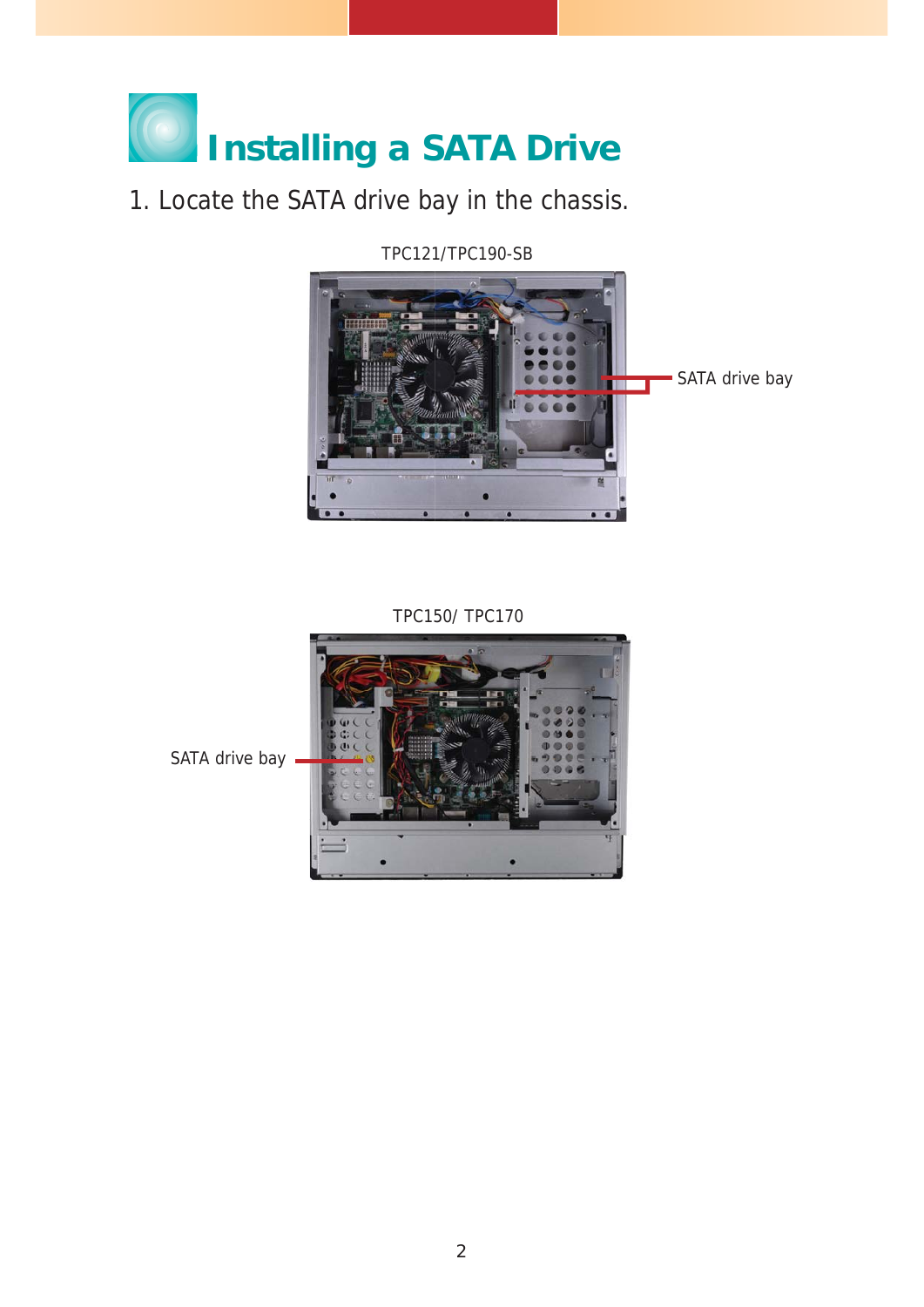2. Remove the mounting screws that secure the HDD bracket to the drive bay.

TPC121/TPC190-SB



TPC150/ TPC170

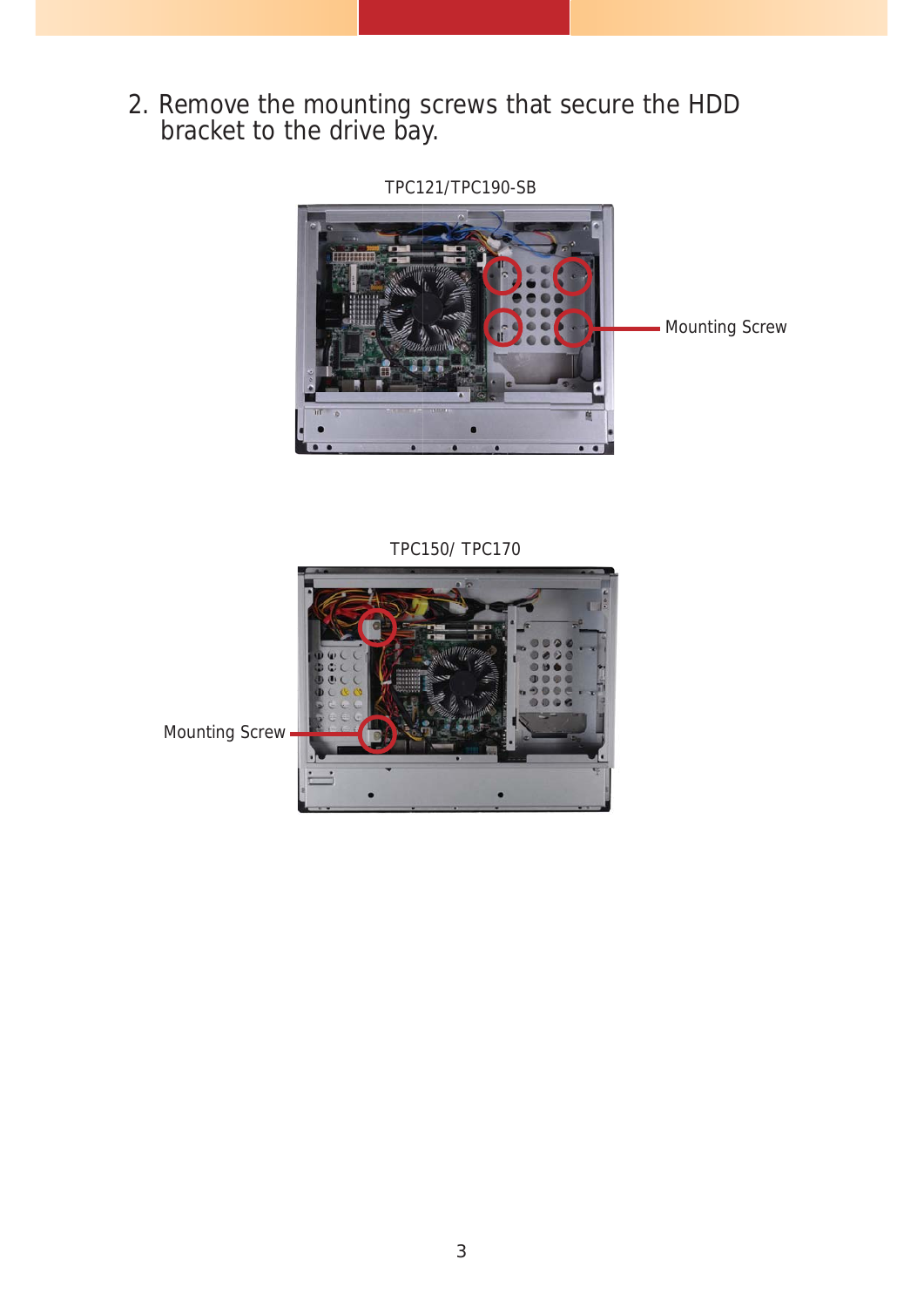3. Align the mounting holes of the SATA drive with the mounting holes on the HDD bracket and then use the provided mounting screws to secure the drive in place.



4. Place the SATA drive (with HDD bracket) back into place. Align the mounting holes on the HDD bracket with the mounting holes on the SATA drive bay and then use the provided mounting screws to secure the drive in place.

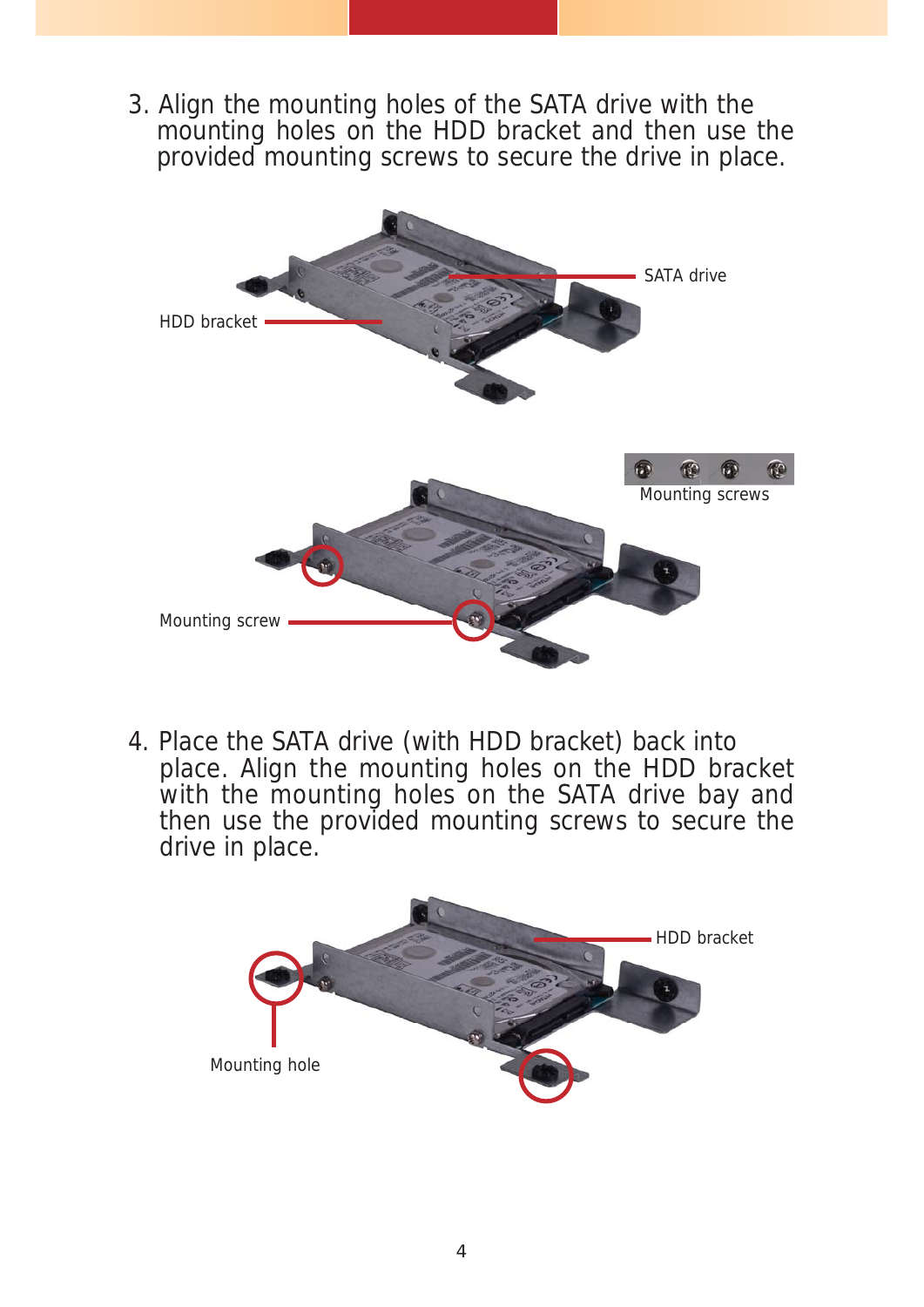

5. Connect one end to the SATA data connector on the SATA drive and the other end to the SATA data connector on the system board.

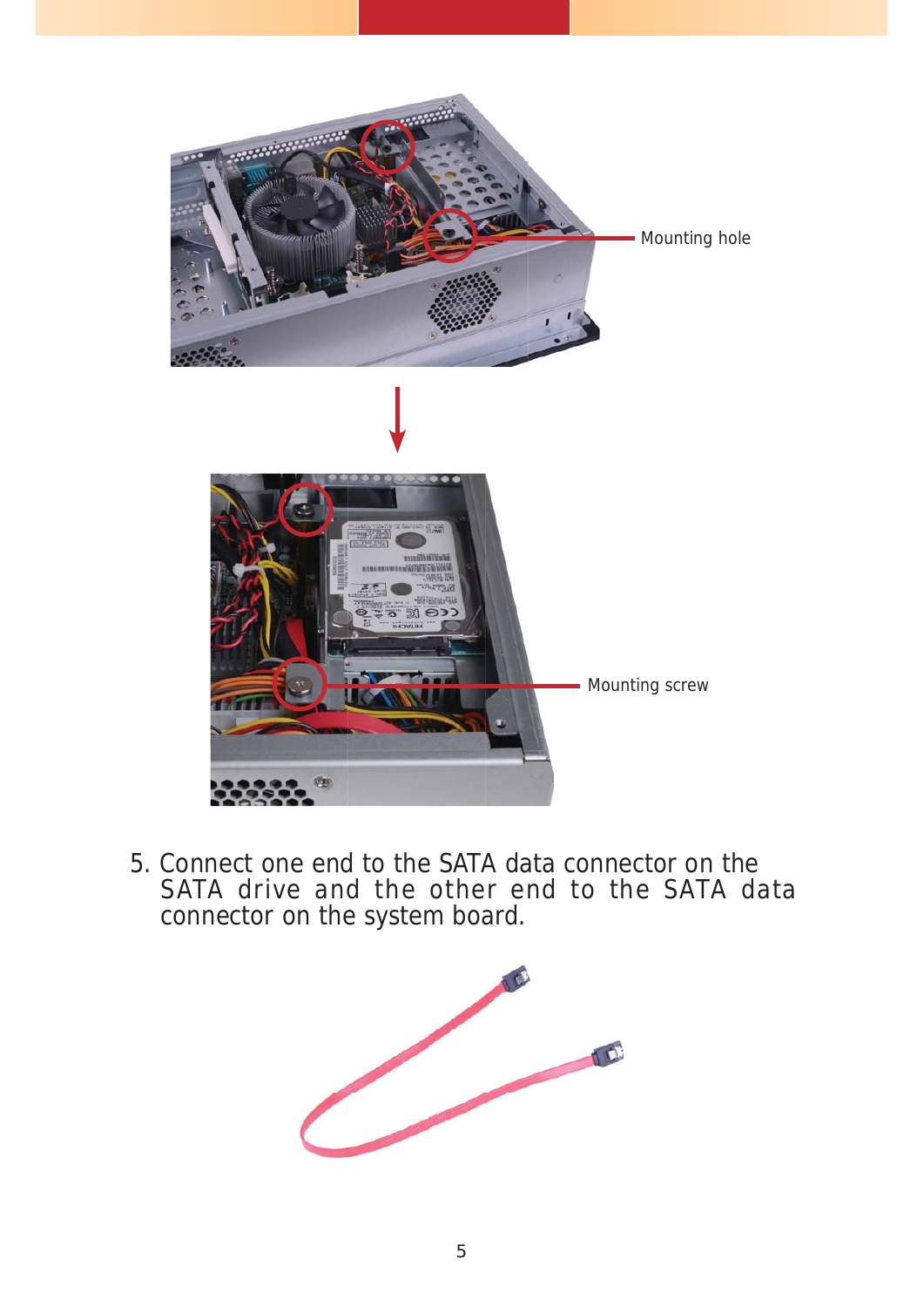